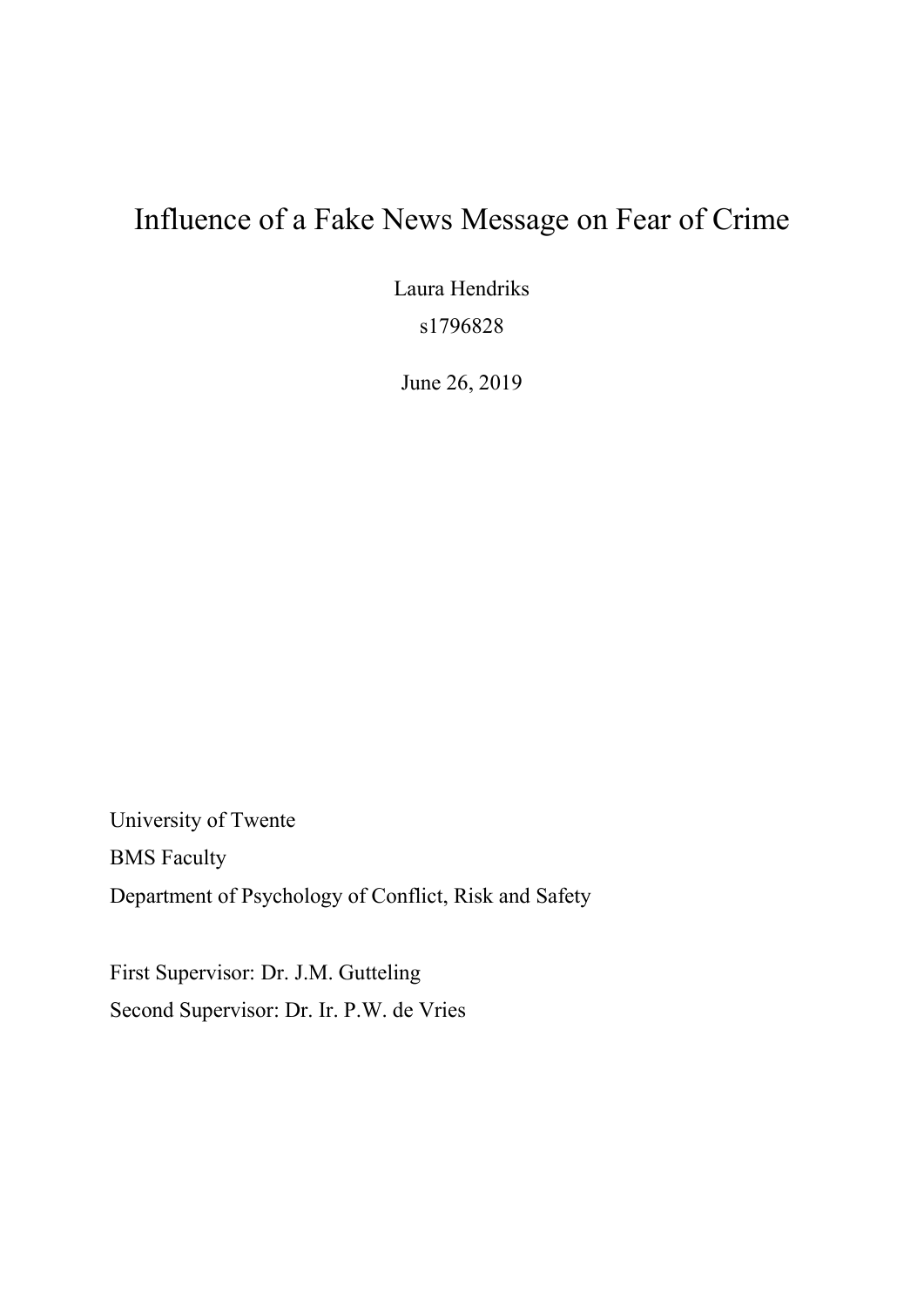## **Abstract**

Fake news is misleading and can be used to let people be afraid about crimes. Therefore, in this study is researched which factors influence the relation between fake news and fear of crime. The Risk Information Seeking and Processing Theory explains how people perceive risks, it consists of the variables Information Sufficiency, Self-Efficacy, and Perceived Realism. In this study is researched if those variables can explain the influence of fake news on fear of crime. 290 people participated and either got a fake or real news message. Afterwards, participants received a questionnaire in which Information Sufficiency, Self-Efficacy, Perceived Realism, and Fear of Crime were measured. No mediation effect resulted, however there were significant relationships between Self-Efficacy and Fear of Crime and between News Message and Perceived Realism. This indicates that people with high selfefficacy have lower fear of crime and that a fake news message is seen as less real. *Keywords:* fake news, fear of crime, information sufficiency, self-efficacy, perceived realism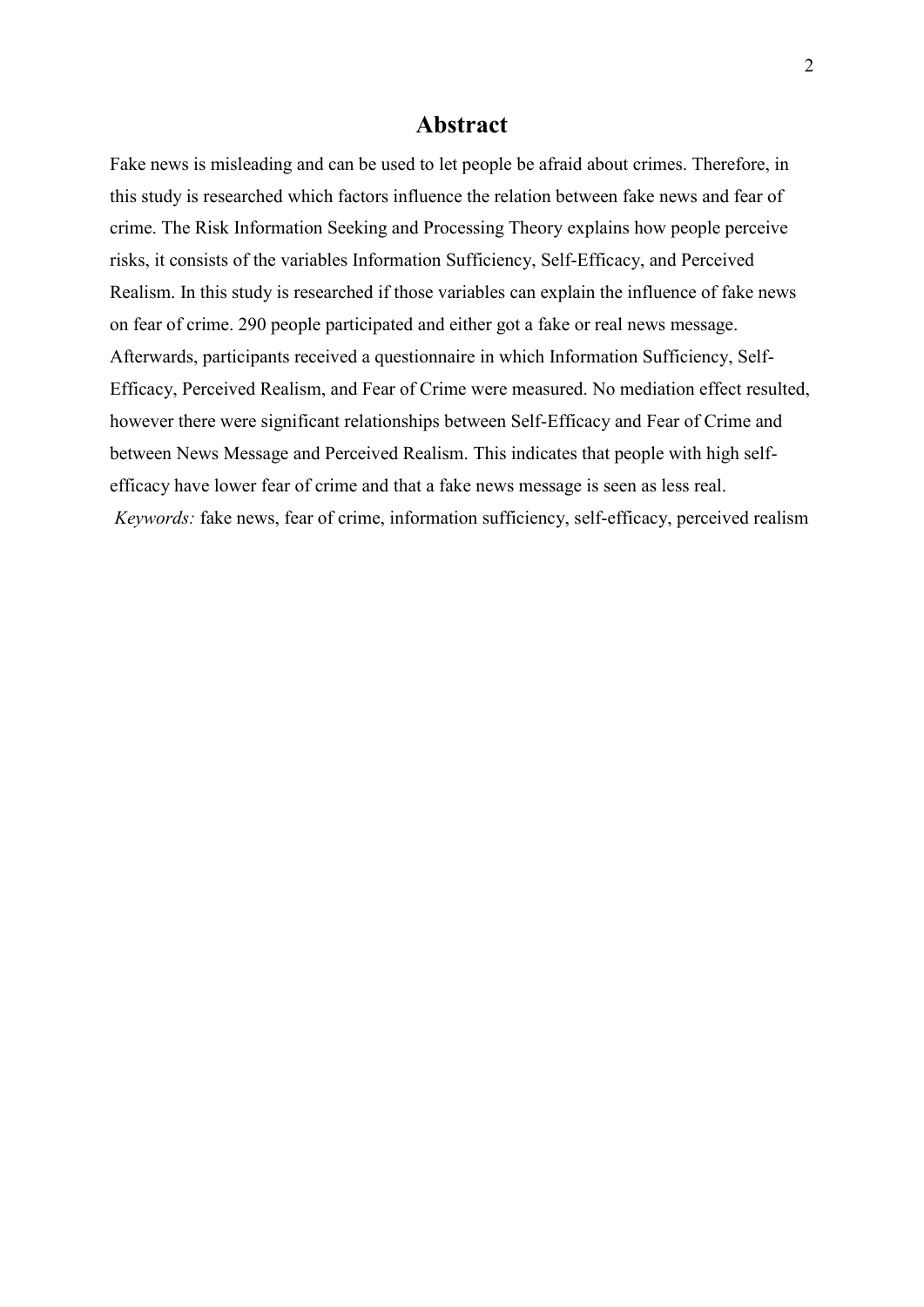## **1. Introduction**

Nowadays, people have more options to read the news than earlier, this can be on mobile phones, tablets, and laptops. Research shows that people are influenced by media content (Boda & Szabó, 2011; Callanan & Rosenberg, 2015; Grabe & Drew, 2007). Unfortunately, there is also fake news that can influence people (Zhang & Ghorbani, 2019). Fake news is ambiguous and misleading news that is intended to give people a different opinion about a subject. For example, people think that Trump became president of America because of fake news during the elections. According to Zhang and Ghorbani (2019) people posted on Twitter that world leaders stood behind Trump or that Hillary Clinton, the opponent of Trump, was involved with criminal activities.

Furthermore, fake news is used to play on people's emotions about certain subjects. Fake news can be created to let people be afraid about crimes. Some people are afraid of crimes while they never experienced a crime in their lives (Aborisade, 2017). Curiel and Bishop (2018) stated that it is not clear what kind of role news messages have in influencing the fear of crime. Callanan (2012) reported that the use of more violent media messages is associated with a higher fear of crime. Furthermore, studies show there are factors that influence the association of news content and fear of crime (Heath & Gilbert, 1996; Callanan, 2012). However, there are few recent studies about fake news and fear of crime. So in the present study the focus lies on the following research question: which factors influence the relation between fake news and fear of crime?

### **1.1 Theoretical framework**

There are different factors that can influence the relation between fake news and fear of crime. One demographic factor that was researched is the influence of gender on the association between fake news and fear of crime. Women were more fearful than men after reading the newspaper about crimes (Callanan & Rosenberger, 2015). Another factor that influenced the relation between fake news and fear of crime was age. Younger participants were more fearful than older people (Callanan, 2012; Callanan & Rosenberg, 2015). On the contrary, in the study of Griffin, Dunwoody and Neuwirth (1999) older people were more fearful than younger people.

Moreover, being a victim of crime influences how much fear people have of crimes. People who have been a victim of crime will rely on their memories when reading about crimes in the news and are therefore are less influenced by fake news messages (Gerbner,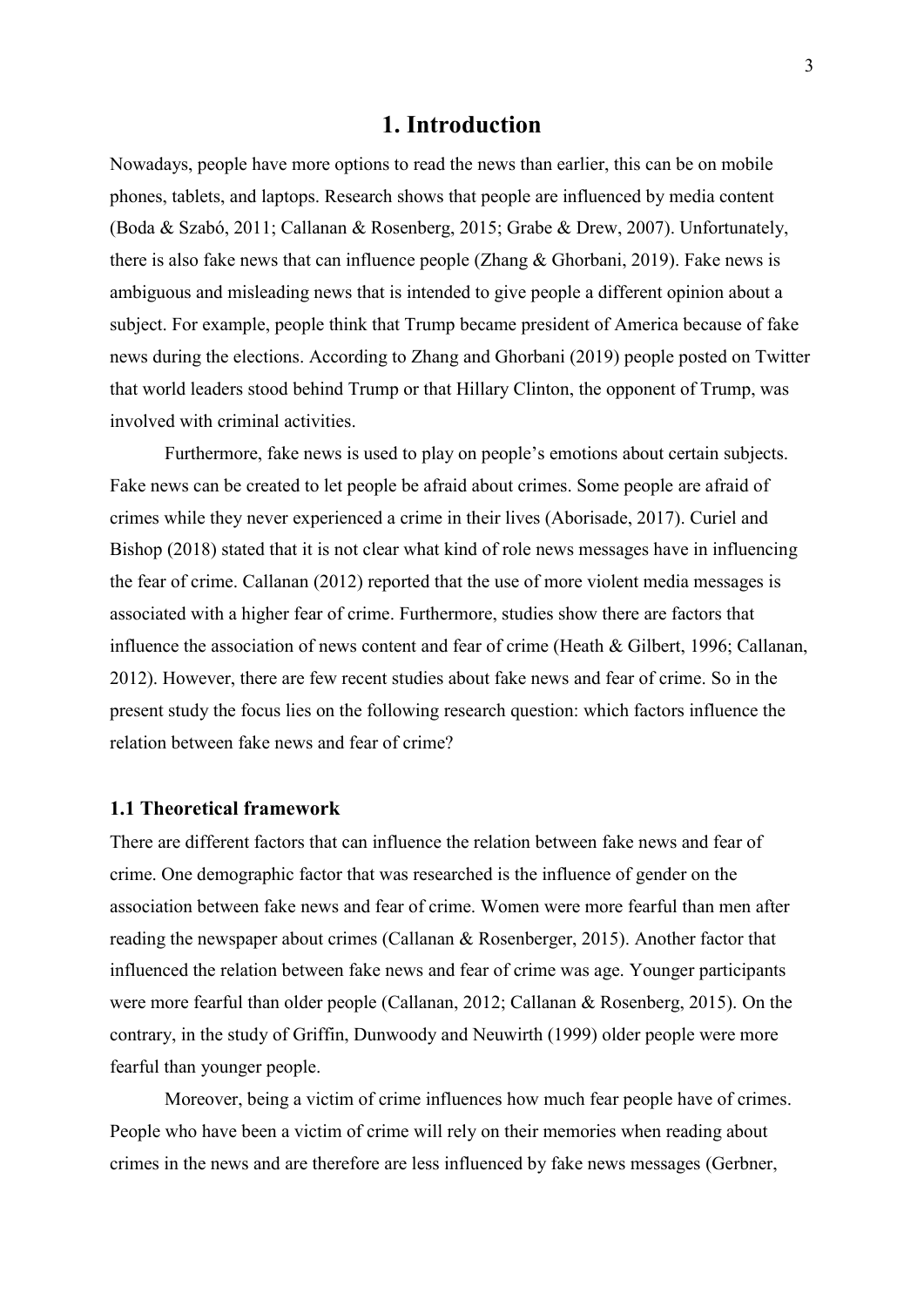Gross, Morgan, & Signorielli, 1980). People who have never been a victim of crime will be more influenced by fake news messages and will have more fear of crimes. Furthermore, it depends on how often you read the news. Research has shown that the more often people watched television, the more fear they had of crimes (Boda & Szabó, 2011; Romer, Jamieson, & Aday, 2003). The question remains if this is the same for reading fake news online.

In addition, the content of a fake or real message has an influence on how people perceive a message (Grabe & Drew, 2007). People base their opinion about a message on the source (Dechêne, Stahl, Hansen, & Wanke, 2010). People perceive messages with a source as more credible (Koch & Zerback, 2013). Furthermore, an analysis of what is seen as real and fake news messages, like Trump's fake messages, showed that real news messages have more details and are more specific than fake news messages (Dey, Rafi, Hasan, Arko, Chakrabarty, 2018).

Moreover, fake news messages about crimes have an influence on how people perceive risks (Renn & Benighaus, 2013). According to the Extended Parallel Processing Model people have more fear if they perceive a threat as high (Jingyuan, & Smith, 2016). Moreover, Witte (1994) showed that The Risk Information Seeking and Processing (RISP) theory explains how people perceive a threat when reading messages about the risk (Griffin, Dunwoody, & Neuwirth, 1999). According to a meta-analysis of Yang, Aloe, and Feeley (2014) the RISP theory has an explanatory power in analyses of 15 studies. The theory entails three important factors that influence people's search for information.

The main factor is Information Sufficiency, the amount of knowledge someone needs to have enough information to deal with a threat (Griffin, Dunwoody, & Neuwirth, 1999). According to Yang, Aloe and Feeley (2014) especially current knowledge about a risk has impact on how much information people still need. The more people are in need for Information Sufficiency the more they will search for information. According to Griffin, Dunwoody, and Neuwirth (1999) the other two factors are influencing the relation between Information Sufficiency and Risk Information Seeking and Processing. One of those factors is Information Gathering Capacity, which involves the perceived ability of seeking information to a threat. This factor is considered to moderate the relation between Information Sufficiency and Risk Information Seeking and Processing. The last factor is Relevant Channel Beliefs, which entails how real a message is perceived by people. Relevant Channel Beliefs is considered to mediate the relation between Information Sufficiency and Risk Information Seeking and Processing.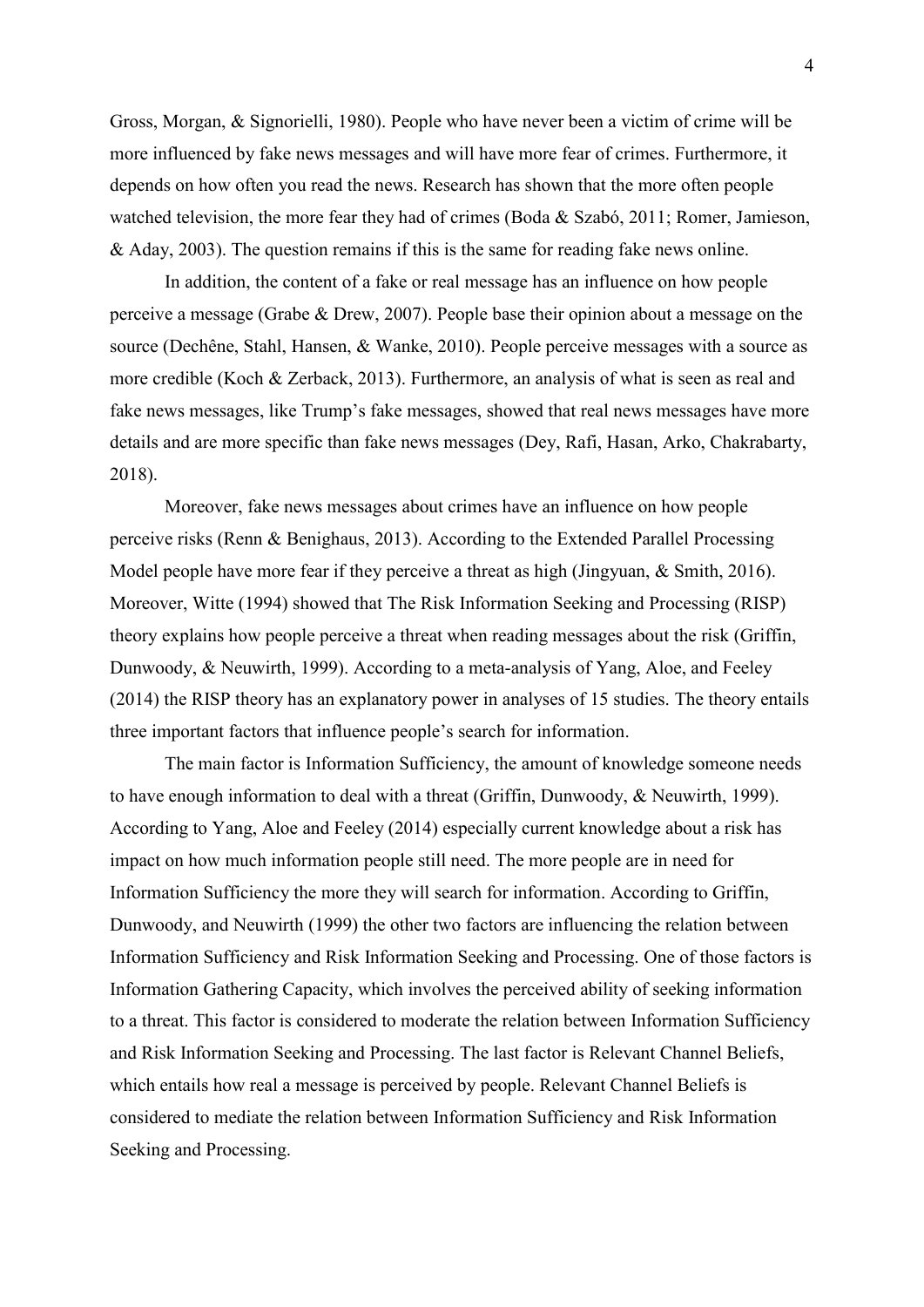The RISP theory assesses that affective responses lead to information seeking, however it is not researched if information seeking has an influence on affective responses, like the fear of crime. Therefore, the purpose of the current study is to examine if Risk Information Seeking and Processing has an influence on people's fear of crime when reading fake news. According to Yang et al. (2011) people will avoid information when their information sufficiency is high. However, there is no research on how information sufficiency influences people's fear of crime when they read a fake news message. Therefore, the first sub-question is composed: "Does information sufficiency have an influence on fear of crime in general?"

Moreover, the higher people perceive their Information Gathering Capacity or selfefficacy to find information, the more control they believe to have when reading a fake news message (Griffin, Dunwoody, & Neuwirth, 1999). People with higher self-efficacy would rate their ability to see if a message is fake as higher and will have less fear of crime when reading a fake news message. Furthermore, based on the Relevant Channel Beliefs people will make an opinion about the reality of a message. A higher level of perceived realism is associated with more fear of crime (Potter, 1988). If people read a fake news message they perceive this as not real and will therefore have a less fear of crime.

Altogether this influences people's Risk Information Seeking and Processing behavior and how people examine a fake news message. Therefore, the second sub-question can be proposed: To what extent do Information Sufficiency, Self-Efficacy, and Perceived Realism mediate the influence of real or fake news on fear of crime? The conceptual model of this mediation is presented graphically in Figure 1.



*Figure 1.* Conceptual Model.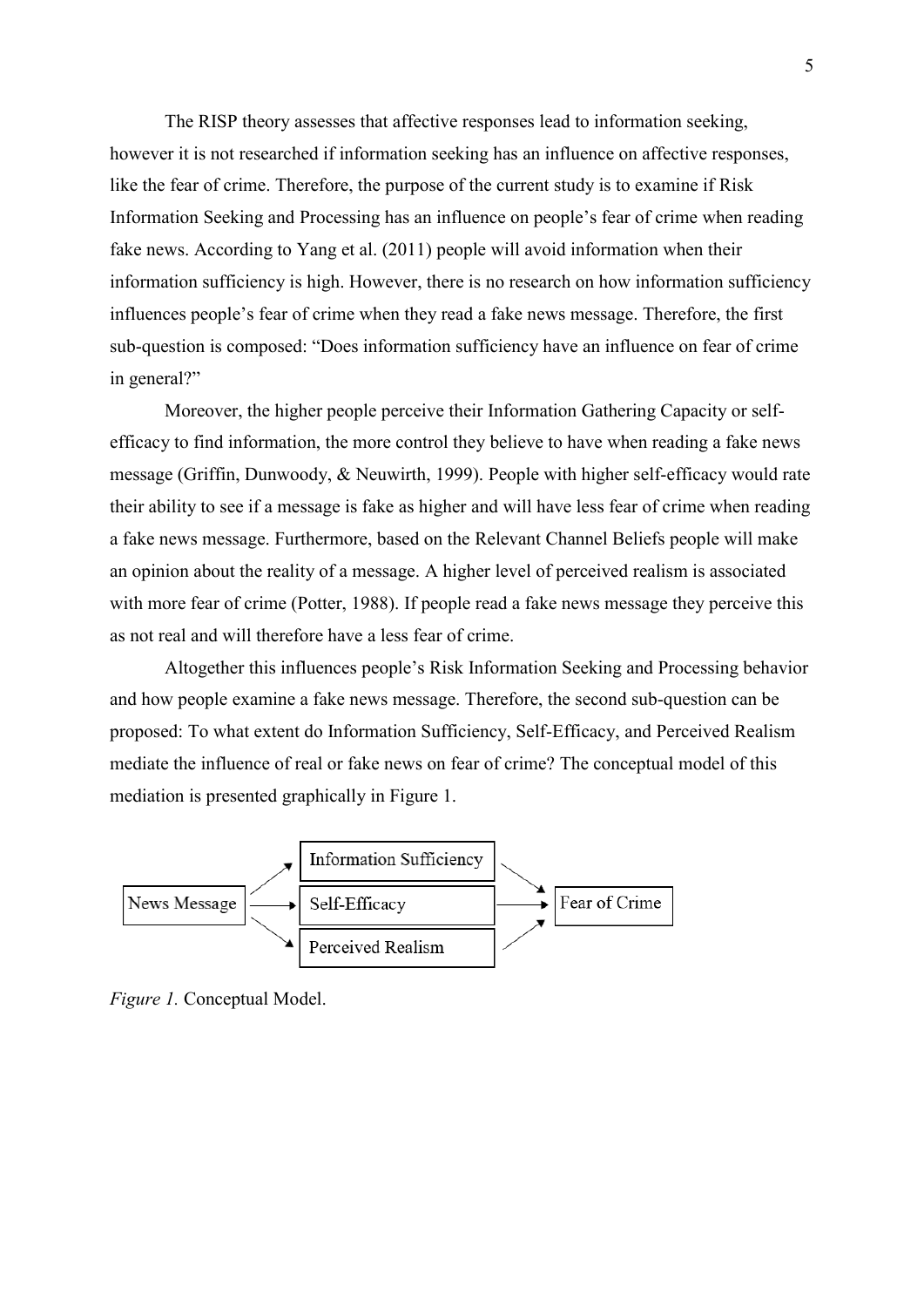## **2. Method**

### **2.1 Participants and Design**

**2.1.1 Design.** The study had a one-factor between-subjects design with the independent variable News Message (real versus fake) and the dependent variable Fear of Crime. This study included two conditions, participants either got the Experimental or the Control Condition. In one condition participants read a fake news message (Experimental Condition) and in the other condition people read a real news message (Control Condition). Fear of Crime is influenced by the real or fake news message. The independent variables Information Sufficiency, Self-Efficacy and Perceived Realism mediate the influence of News Message on Fear of Crime.

**2.1.2 Participants.** Participants were asked to take part in this study or signed up themselves. People could sign up via Facebook, LinkedIn, or the Sona System of the University of Twente. It was based on convenience sampling, because only participants who had access to these sites could participate. The participants via the Sona System could earn credits after taking part. Participants who did not take part via this system were participating voluntary. 290 participants took part in this study (236 females, 52 males, 2 other), with a mean age of 21 (SD = 4,13). 20.7% of the participants had a Dutch nationality ( $N = 60$ ), 72.4% of the participants were German ( $N = 210$ ), and 6.9% had another nationality ( $N = 20$ ). The participants were randomly divided in either one of the conditions. 137 participants got the Experimental Condition and 153 participants got the Control Condition. 57 participants reported they had been a victim of crime and 233 reported they had not been a victim of crime.

### **2.2 Procedure**

Participants got a link in which they were redirected to the Qualtrics website. Requirements for participation were being 18 years or older and people could read English. First, participants were shown an informed consent in which they were informed about the study (see Appendix A). They were informed that the study was about perception in crime and that they would get a short text and several questions about that text. Participants were asked to read it carefully, not to think too much before giving an answer and they were notified that there is no right or wrong. They were informed that the data would be treated confidential and anonymously and they could withdraw from the study at any time without a reason.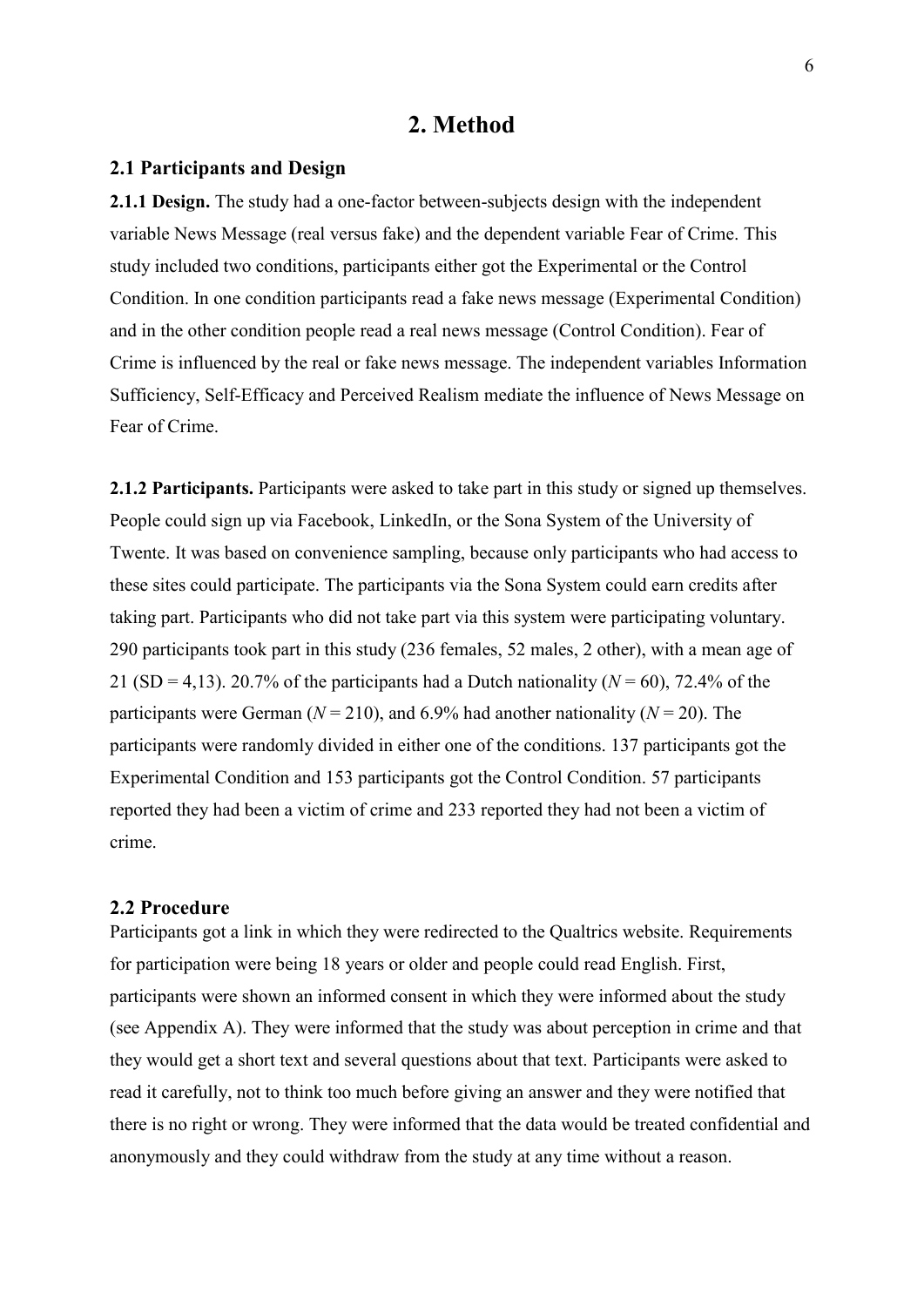After the informed consent, participants got either the text from the Experimental Condition, which was the fake news message or from the Control Condition, which included the real news message. Participants did not know which one they received. Afterwards, they were given a questionnaire containing 45 questions (see Appendix B). Finally, participants were thanked for participation and it was explained to them that there were two conditions in this study. Both conditions were explained so people knew afterwards which condition they had. Again participants were told their answers would be treated confidential and if they wanted to know more about the research, they could contact the researcher via the included email address (see Appendix B).

**2.2.1. Measures.** First, there were three questions asked about demographics, which consisted of age, gender and nationality (see Appendix B). After these two questions were asked about information sufficiency with a scale ranging from zero to 100 (Griffin, Neuwirth, Dunwoody, & Giese, 2004). This had a correlation of -.35, in the current study the two question had a correlation of -.26. One example question was: "…how much do you think you currently know about the risk from robbery?".

Then, the general self-efficacy scale with ten questions was used (Schwarzer  $\&$ Jerusalem, 1995). The items were measured with a Likert-scale ranging from "1=not at all true" to "4=exactly true". Cronbach's alpha ranged from .76 to .90, which is in accordance with the current study. Cronbach's alpha was .83 and Guttman's reliability was .84. One example of a self-efficacy item is: "I can solve most problems if I invest the necessary effort.".

Then, the scale about Perceived Realism of Cho, Chen, and Wilson (2012) was applied. Instead of using the word 'ad' here 'news message' was used to be more applicable to this research. Furthermore, one question: "The audio elements of the ad were realistic." was deleted, because there were no audio elements in this research. The items were measured with a Likert scale ranging from "1=strongly disagree" to "5=strongly agree". Cronbach's alpha was .86 and Guttman's reliability was .87. One example item was: "The news message showed something that had really happened.".

Afterwards, the dependent variable Fear of Crime was measured with a scale of Melde, Taylor, and Esbensen (2009). This scale consisted of eight items, which were measured with a Likert scale ranging from "1 = not at all worried" to "5= very worried". In two items the word 'school' was added since a lot of students who filled in the questionnaire did not have a job. An example item was: "Having your things stolen from you at school/work." Cronbach's alpha was .89 and Guttman's reliability was .90.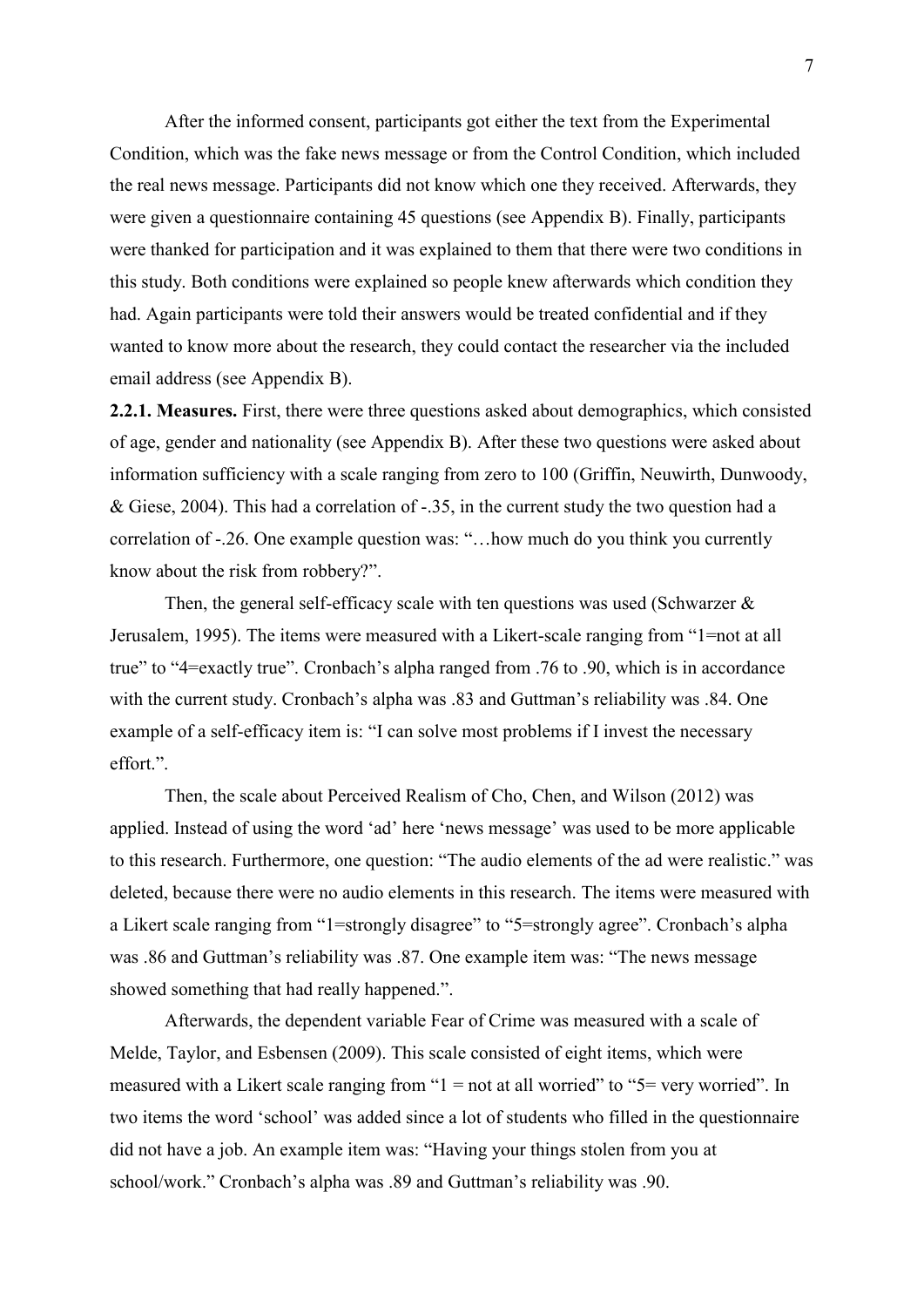Finally, two control questions were added to this questionnaire. The first question was "Have you ever been a victim of crime?", which could be answered with yes or no, to see if people who have been a victim of crime read the news differently than people who have not been a victim of crime. The other question was "How often do you read the news online?", which had a scale ranging from " $l = a$  few times per day" to " $4 = a$  few times per month", to see if the amount of time spent on reading the news had an influence on participants. The two items had a correlation of -.14.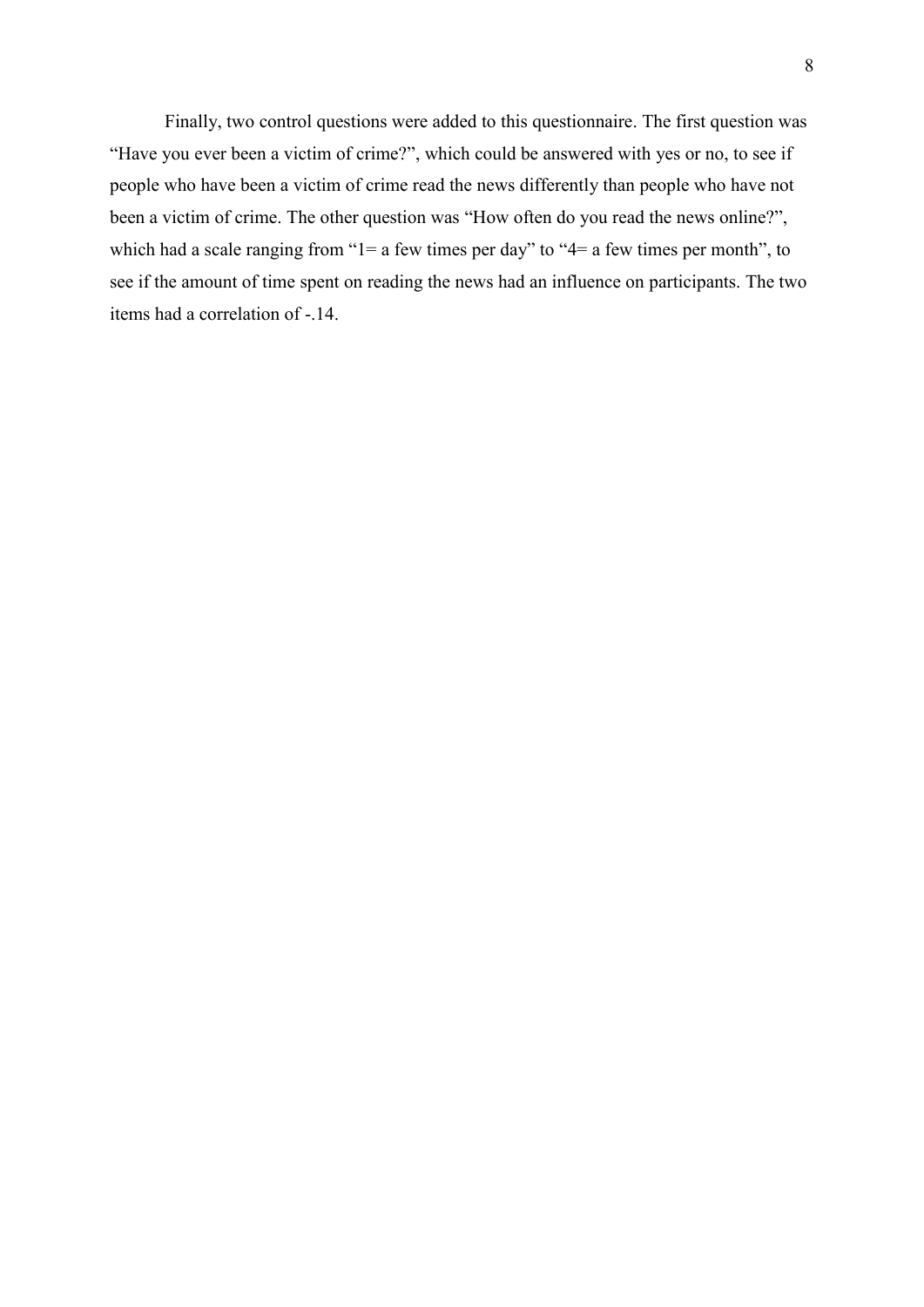### **3. Results**

#### **3.1 Descriptive Analysis**

The means, standard deviations and correlations of the variables are presented in Table 1. There are no strong correlations between the variables, however there are several significant relationships. Fear of Crime has significant relationships with Age  $[r (289) = -.18, p = .01]$ , Gender  $[r (289) = .23, p = .01]$  and Nationality  $[r (289) = .23, p = .01]$ , as can be seen in Table 1. Therefore, regression analyses are conducted with independent variables Age and Gender and dependent variable Fear of Crime. Age has a significant negative effect on Fear of Crime  $[B = -0.03, t(289) = -1.99, p = 0.05]$ . Gender has a significant positive effect on Fear of Crime  $[B = .53, t(289) = 4.09, p < .001$ . This indicates that older female participants have more fear of crime in general. Also, there was a significant difference between groups of Nationality as determined by one-way ANOVA  $[F(2,287) = 7.65, p = .001]$ , which is presented in Table 1. Age, Gender and Nationality have an influence on all other analyses with Fear of Crime and are therefore included as independent variables in analyses with Fear of Crime.

Furthermore, as can be seen in Table 1 there is a significant relationship between Self-Efficacy and Gender  $[r (289) = -.20, p = .05]$ . A regression analysis with dependent variable Self-Efficacy and independent variable Gender is conducted  $[B = -.20, t(289) = -.3.41, p =$ .001]. This indicates that female participants had higher Self-Efficacy. Also, a one-way ANOVA determined a significant difference between groups of Nationality [*F* (2,287) = 12.23, *p* < .001] as is presented in Table 1. Gender and Nationality have an influence on all other analyses with Self-Efficacy, therefore they are included as independent variables in further analyses with Self-Efficacy.

Another significant relationship presented in Table 1 is the correlation between Age and Perceived Realism  $[r (289) = -.17, p = .01]$ . A regression analysis with dependent variable Perceived Realism and independent variable Age is conducted  $[B = -0.02, t(289) = -2.91, p =$ .004]. This indicates that older people perceived the messages as more real. Age influences further analyses with Perceived Realism, therefore Age is included as independent variable in other analyses with Perceived Realism.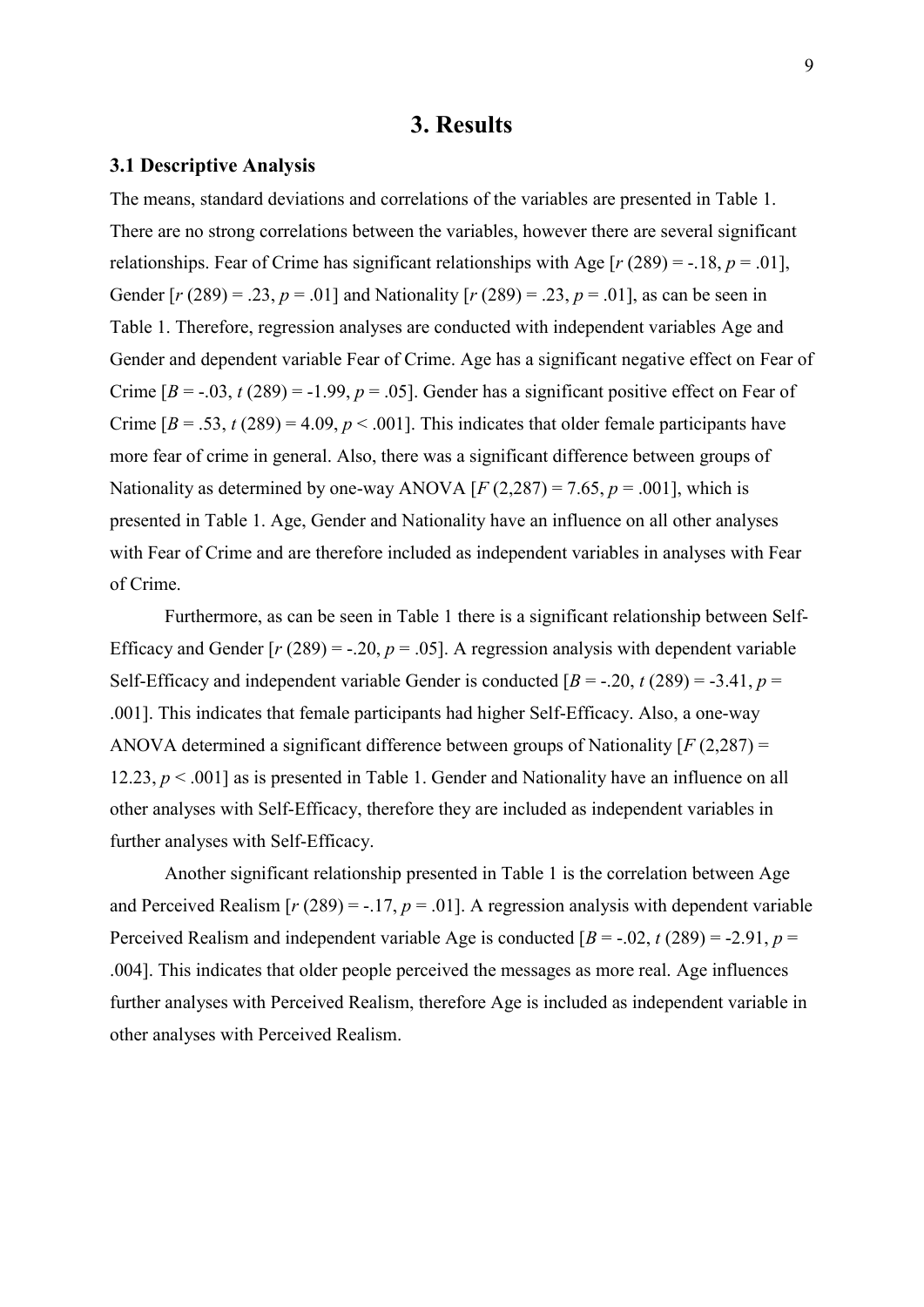| Variables                | M    | <b>SD</b> | <b>News</b> | Fear of  | Information          | Self-   | Perceived |
|--------------------------|------|-----------|-------------|----------|----------------------|---------|-----------|
|                          |      |           | Message     | Crime    | Sufficiency Efficacy |         | Realism   |
| Fear of                  | 3.14 | .93       | $-.02$      |          |                      |         |           |
| Crime <sup>a</sup>       |      |           |             |          |                      |         |           |
| Information              | 40   | 12.39     | $-.09$      | .02      |                      |         |           |
| Sufficiency <sup>b</sup> |      |           |             |          |                      |         |           |
| Self-                    | 2.98 | .41       | $-.02$      | $-.20**$ | .05                  |         |           |
| Efficacy <sup>c</sup>    |      |           |             |          |                      |         |           |
| Perceived                | 3.65 | .46       | $-.23**$    | .08      | .03                  | .04     |           |
| Realism <sup>d</sup>     |      |           |             |          |                      |         |           |
| Age                      | 21   | 4.13      | .07         | $-.18**$ | .07                  | .07     | $-.17**$  |
| Gender <sup>e</sup>      | 1.83 | .40       | $-.05$      | $.23**$  | .04                  | $-.20*$ | .04       |
| Nationality f            | 1.86 | .51       | $-.11$      | $.23**$  | $-.07$               | $.16**$ | $-.03$    |

*Means (M), Standard Deviations (SD), and Correlation between the Variables (N=50)*

*Notes.* <sup>a</sup> Scale ranging from " $1 =$  not at all worried" to " $5 =$  very worried".  $\frac{1}{2}$  Scale ranging from 0 to 100. Scale ranging from "1=not at all true" to "4=exactly true".  $d$  Scale ranging from "1= strongly disagree" to "5=strongly agree".  $\epsilon$  Scale with 1 = male and 2 = female.  $\epsilon$  Spearman's correlation for  $1 =$  Dutch,  $2 =$  German, and  $3 =$  other Nationality. \*p < .05 \*\*p < .001

### **3.2 Mediation Analyses**

Table 1

To get an answer on the second sub-question for the variables Information Sufficiency, Self-Efficacy and Perceived Realism mediation analyses are conducted. To see if Information Sufficiency mediates the relation between News Message and Fear of Crime, a regression analysis is conducted with dependent variable Information Sufficiency and independent variable News Message. News Message has a non-significant negative effect on Information Sufficiency  $[B = -2.32, t(289) = -1.60, p = .11]$ .

Furthermore, to see if Self-Efficacy mediates the relation between News Message and Fear of Crime, a regression analysis is conducted with dependent variable Self-Efficacy and independent variables News Message, Sex and Nationality. News Message has a nonsignificant negative effect on Self-Efficacy  $[B = -.003, t(289) = -.07, p = .95]$ . Moreover, a regression analysis with independent variables Age and News Message and dependent variable Perceived Realism is conducted to see if Perceived Realism mediates the relation between News Message and Fear of Crime. News Message has a significant negative effect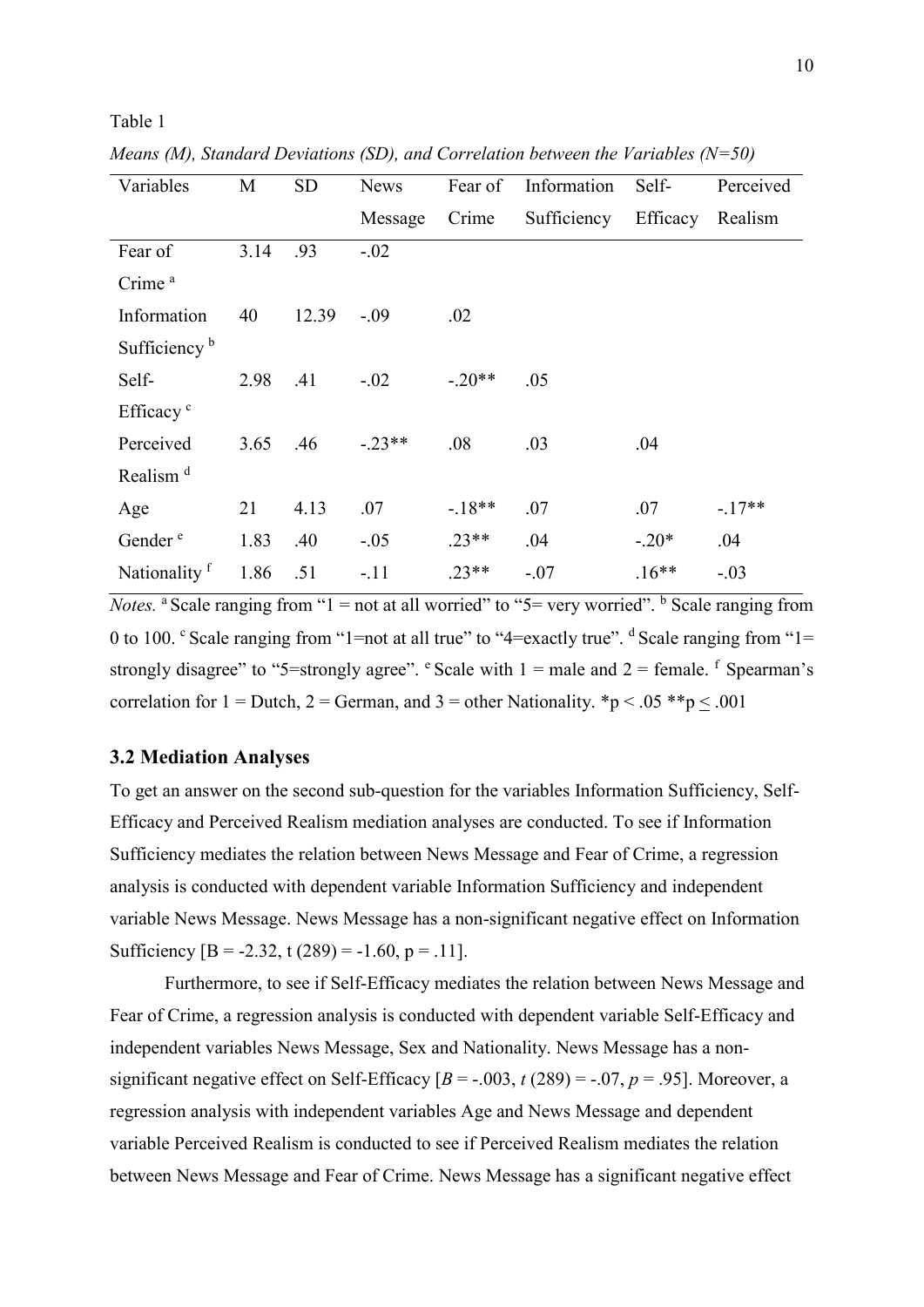on Perceived Realism  $[B = -0.20, t(289) = -3.81, p < 0.001]$ , which is in accordance with the significant relationship in Table 1 [ $r = -0.23$ ,  $p < 0.001$ ].

Then, a regression analysis is conducted with dependent variable Fear of Crime and independent variables Age, Gender, Nationality, News Message, Information Sufficiency, Self-Efficacy, and Perceived Realism. Information Sufficiency has a non-significant positive effect on Fear of Crime  $[B = .003, t(289) = .68, p = .50]$ , which answers the first subquestion. Self-Efficacy has a significant negative effect on Fear of Crime  $[B = -.48, t(289) = -$ 3.73,  $p < .001$ ], which is in line with the significant relationship in Table 1 [ $r = -.20$ ,  $p = .01$ ]. Perceived Realism has a non-significant positive effect on Fear of Crime  $[B = .19, t(289) =$  $1.66, p = .10$ .

Finally, the relationship between News Message and Fear of Crime is measured. News Message has a non-significant positive effect on Fear of Crime  $[B = .08, t(289) = .78, p =$ .44]. Figure 2 shows the different mediation analyses graphically. To conclude it can be stated that no mediation resulted of the variables Information Sufficiency, Self-Efficacy, or Perceived Realism on the relation between News Message and Fear of Crime.



*Figure 2.* Unstandardized Regression Coefficients of the Mediation Analyses. \*\*p < .001

#### **3.2 Additional Analysis**

To see if there is a difference between the groups being a victim of crime and being no victim of crime, a multiple regression analysis is conducted. First, a regression analysis with dependent variable Fear of Crime and independent variables News Message, Victim of Crime, Age, Gender, and Nationality is conducted. News Message has a non-significant negative effect on Fear of Crime  $[B = .04, t(289) = .36, p = .72]$ . Also, Victim of Crime has a nonsignificant negative effect on Fear of Crime  $[B = -.007, t(289) = -.05, p = .96]$ . Finally, a multiple regression analysis is conducted with independent variables News Message, Victim of Crime, Age, Gender, Nationality, and the interaction between Victim of Crime and News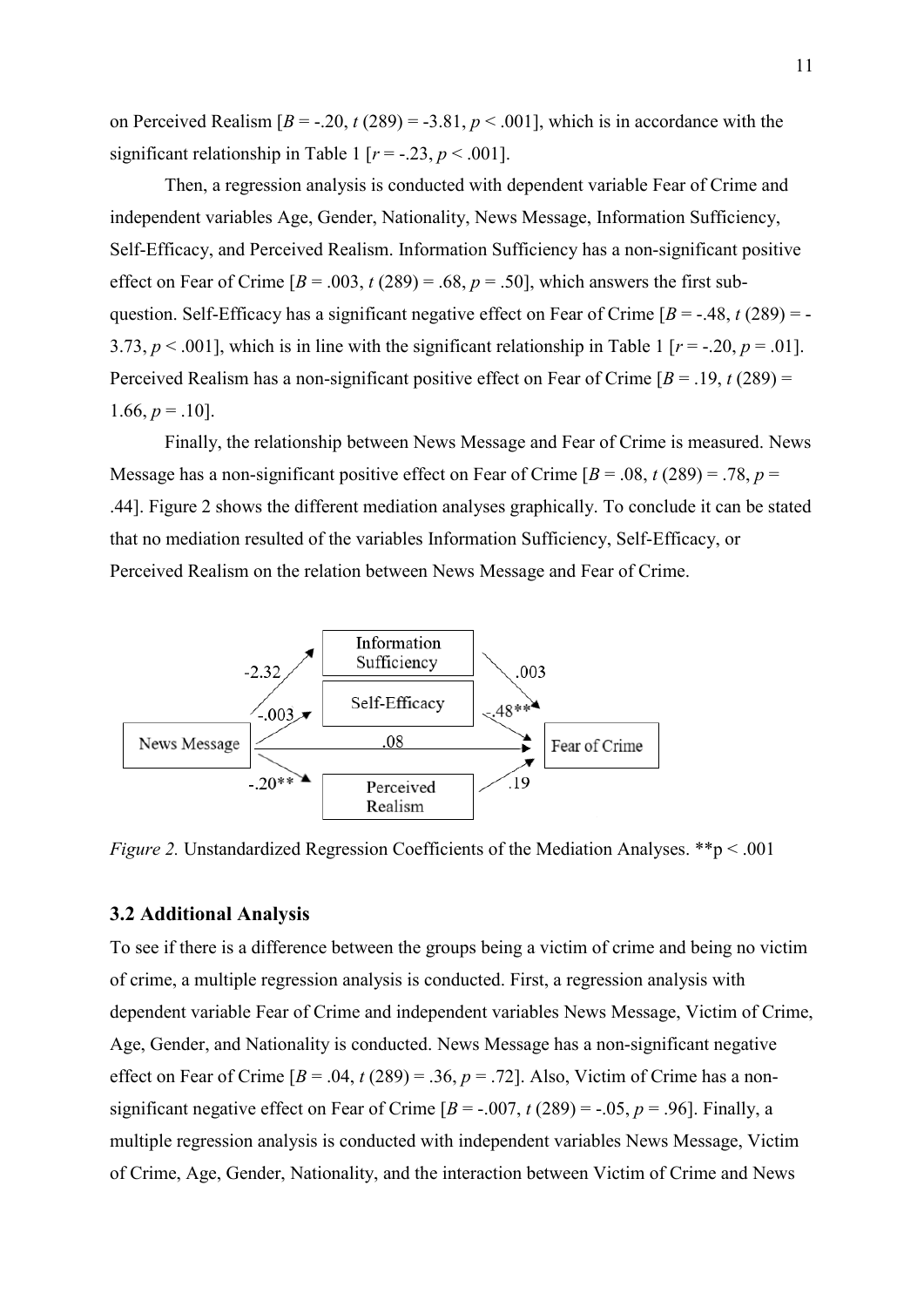Message and with the dependent variable Fear of Crime. A non-significant negative effect of the interaction between Victim of Crime and News Message on Fear of Crime resulted [*B* = - .46,  $t(289) = -1.73$ ,  $p = .09$ ]. The moderation analysis of Victim of Crime on the relation between News Message and Fear of Crime is presented graphically in Figure 3. It can be concluded that no moderation effect resulted of the variable Victim of Crime on the relation between News Message and Fear of Crime.



*Figure 3.* Unstandardized Regression Coefficient of Moderation Analysis of Victim of Crime.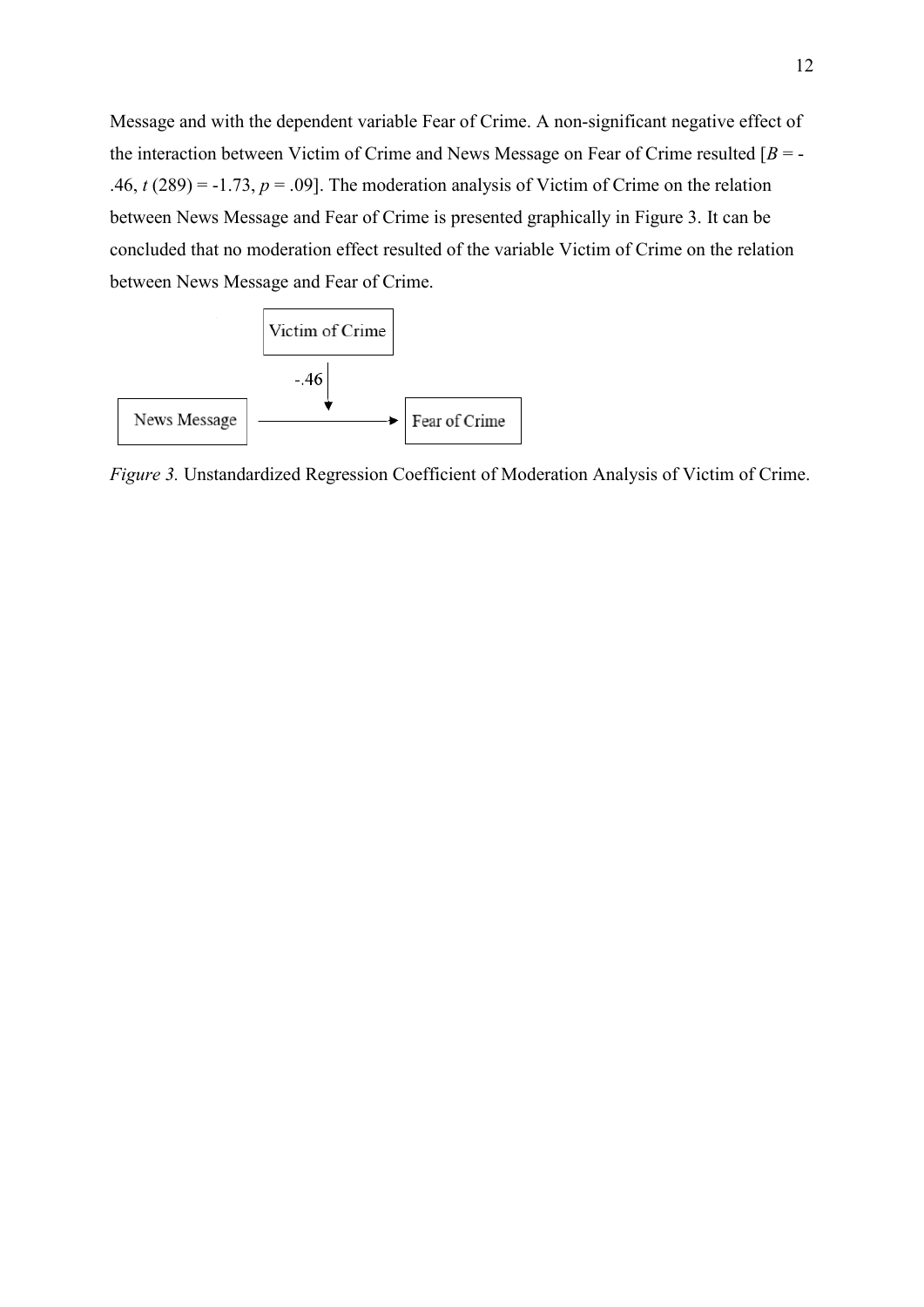## **4. Conclusions and Discussion**

The results showed two significant relationships. One significant negative relationship occurred between News Message and Perceived Realism, which indicates that people who were given the real news message perceived the message as more realistic. The other significant negative relationship resulted between Self-Efficacy and Fear of Crime. It indicates that people who have higher self-efficacy have less fear of crime. To answer the first sub-question, no effects resulted of Information Sufficiency on Fear of Crime. Also, no other significant relationships resulted. Therefore, the answer on the second sub-question is that Information Sufficiency, Self-Efficacy, and Perceived Realism do not mediate the relationship between News Message and Fear of Crime. Finally, the answer on the main research question is that factors like self-efficacy and perceived realism influence the relation between fake news and fear of crime.

While the expected results did not show, other results were in line with previous research. The real news message was indeed seen as more real by people, which is in line with Koch and Zerback (2013) and Dey, Rafi, Hasan, Arko, and Chakrabarty (2018). Furthermore, in line with Griffin, Dunwoody, and Neuwirth (1999) people with higher self-efficacy, believe they have more control and have less fear of crime. Moreover, according to Callanan and Rosenberg (2015) women were more fearful than men after reading the newspaper about crimes. The current study also showed that women were more fearful about crimes after reading the news online. In line with Griffin, Dunwoody, and Neuwirth (1999) older people were more fearful than younger people.

On the other hand, there were some contrasting findings in this study. First of all, no significant effect resulted of fake news on fear of crime. Furthermore, contrasting to Potter (1988) no results revealed perceived realism being associated with more fear of crime. Also, contrasting to Boda and Szabó (2011) and Romer, Jamieson, and Aday (2003) there were no results about the more often people read the news, the more fear they had. Moreover, according to Gerbner, Gross, Morgan, and Signorielli people who have been a victim of crime will rely on their memories when reading about crimes and will have less fear of crime. Furthermore, although the moderation effect was non-significant, this study did show a negative effect of Victim of Crime on the relation between News Message and Fear of Crime.

An explanation for these contrasting findings is that there were some limitations in this research, which can be improved by future research. The design of the current study was based on convenience sampling. A lot of people responded to the survey via the Sona System,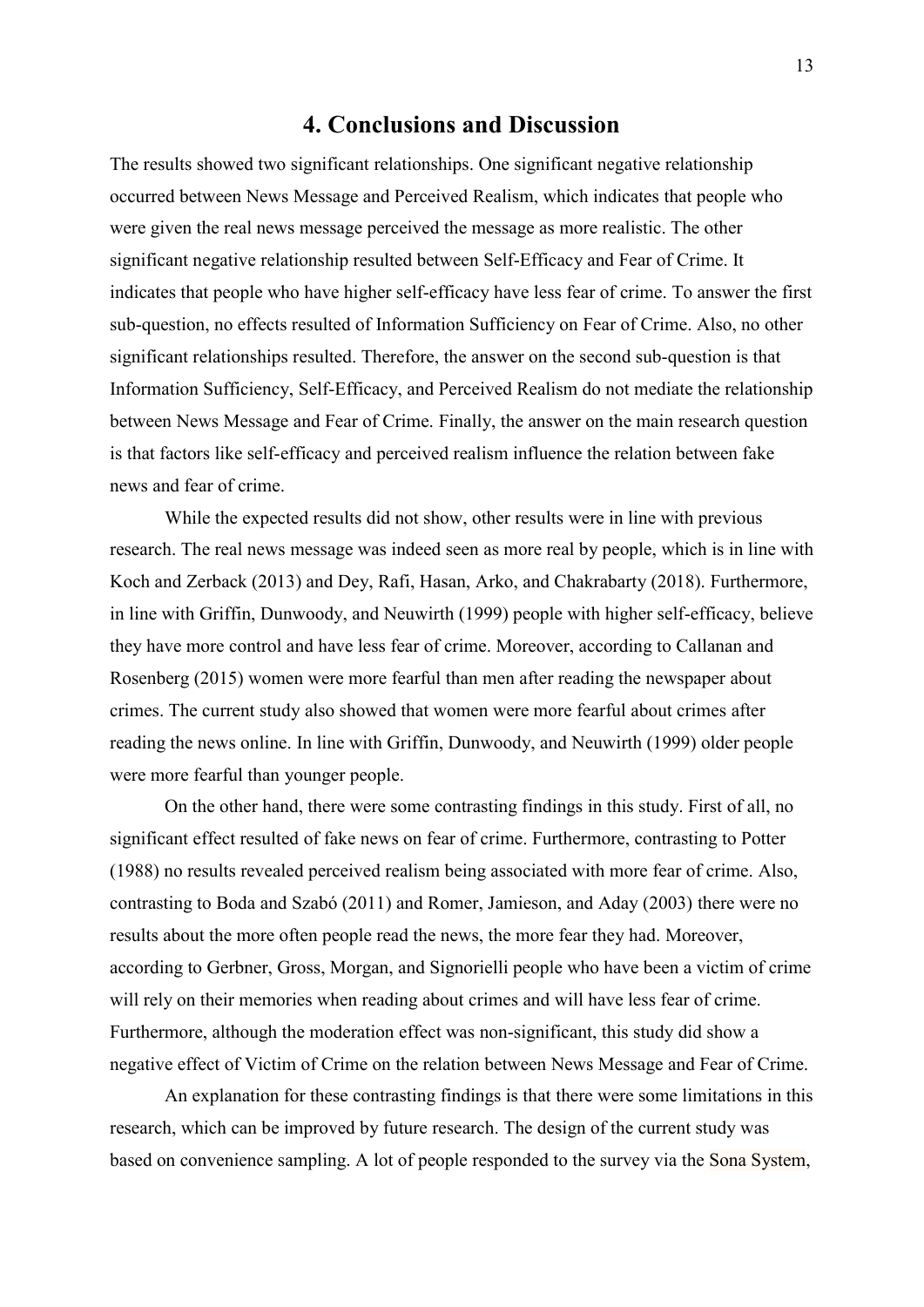which is a system in which participants get credits for every questionnaire they fill in. Therefore, participants could have filled it in to get credits without being serious or thinking thoroughly about their answers. Moreover, due to many responses via the Sona system the sample consists especially of Psychology students from the University of Twente. Therefore, future research should focus on probability sampling (Bethlehem, 2016). Despite these limitations, the sample size was large enough to make reliable conclusions. Another limitation is the construct validity of the questionnaire on Information Sufficiency. This questionnaire consisted of two questions, therefore the construct Information Sufficiency might not have been measured accurately. Despite this limitation, the correlation between the two questions was in line with previous research (Griffin, Neuwirth, Dunwoody, & Giese, 2004). There should be further research on what questions measure information sufficiency accurately.

To expand this study, future research is recommended. First of all, future research should design different fake news message to see if this does have an influence on fear of crime. Furthermore, further research should be about the effects of how often people read the news. It could be that this has an influence on fear of crime in general. Moreover, future research should focus more on victims of different crimes. What specific crime people are a victim of and if this specific crime influences how they see the real or fake news message. It could be that people were victim of a robbery in this research, those people would be more affected by the topic of the news message in this study. It could also be that they were victim of another crime that has nothing to do with a robbery. Therefore, research should focus on different crime topics in the news message to see if it has the same effect for other crimes people were a victim of. Also, it should focus on different topics to show if other crimes in the fake news message in general have an influence on people's fear of crime.

Next to suggestions for future research, there are several practical implications. An implication for practice is that people with low self-efficacy should be attentive when reading about crimes, because they have more fear of crime in general. Therefore, researchers should also be cautious when using fear of crime as a measurement in future research. Furthermore, people can be influenced by news messages when reading about crimes in the media. Fake news messages can be distinguished of real news messages by having less details, being less specific and missing the source of the content. Therefore, people should be careful when they read about crimes and assume the news to be true without checking.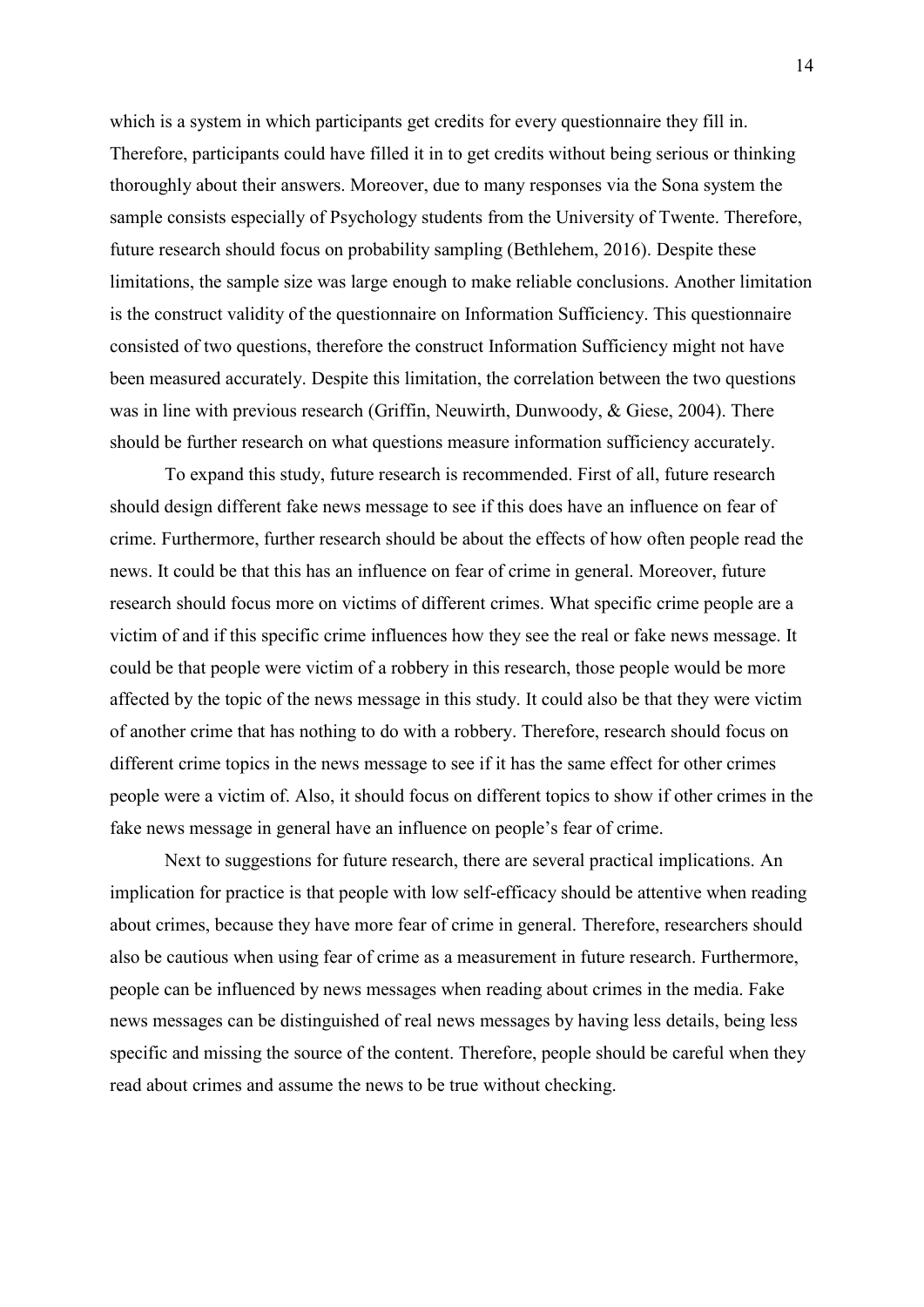## **References**

- Aborisade, R. A. (2017). Mass Media and the Cultivation of Fear of Crime in Nigeria. *Journal of Management and Social Sciences, 6*(1), 167-180. Retrieved from http://www.fountainjournals.com/index.php/fujmas/article/view/117
- Bethlehem, J. (2016). Solving the Nonresponse Problem with Sample Matching? *Social Science Computer Review, 34*(1), 59-77. doi: 10.1177/0894439315573926
- Boda, Z. & Szabó, G. (2011). The Media and Attitudes Towards Crime and the Justice System: A Qualitative Approach. *European Journal of Criminology, 8*(4), 329-342. doi: 10.1177/1477370811411455
- Callanan, V. J. (2012). Media Consumption, Perceptions of Crime Risk and Fear of Crime: Examining Race/Ethnic Differences. *Sociological Perspectives, 55*(1), 93-115. doi: 10.1525/sop.2012.55.1.93
- Callanan, V. J., & Rosenberger S. (2015). Media, Gender, and Fear of Crime. *Criminal Justice Review*, *40*(3): 322-339. doi: 10.1177/0734016815573308
- Cho, H., Shen, L., & Wilson, K. M. (2012). Perceived Realism. *Communication Research, 41*(6), 828–851. doi: 10.1177/0093650212450585
- Curiel, R. P., & Bishop, S. R. (2018). Fear of Crime: The Impact of Different Distributions of Victimisation. *Palgrave Communications, 4* (46). Retrieved from https://www.nature.com/articles/s41599-018-0094-8
- Dechêne, A., Stahl, C., Hansen, J., & Wanke, M. (2010). The Truth About the Truth: A Meta-Analytic Review of the Truth Effect. *Personality and Social Psychology Review, 14*(2), 238-257. doi: 10.1177/1088868309352251
- Dey, A, Rafi, R. Z., Hasan Parash, S., Arko, S. K., & Chakrabarty, A. (2018, June). Fake News Pattern Recognition using Linguistic Analysis. Paper presented at *Joint 7th International Conference on Informatics, Electronics and Vision and 2nd International Conference on Imaging, Vision and Pattern Recognition.* Retrieved from https://ieeexplore-ieee-org.ezproxy2.utwente.nl/stamp/stamp.jsp?tp=&arnumber= 8641018&isnumber=8640953&tag=1
- Gerbner, G., Gross, L., Morgan, M., & Signorielli, N. (1980). The ''Mainstreaming'' of America: Violence Profile. *Journal of Communication, 11*(30), 10-29. doi: [10.1111/j.1460-2466.1980.tb01987.x](https://doi.org/10.1111/j.1460-2466.1980.tb01987.x)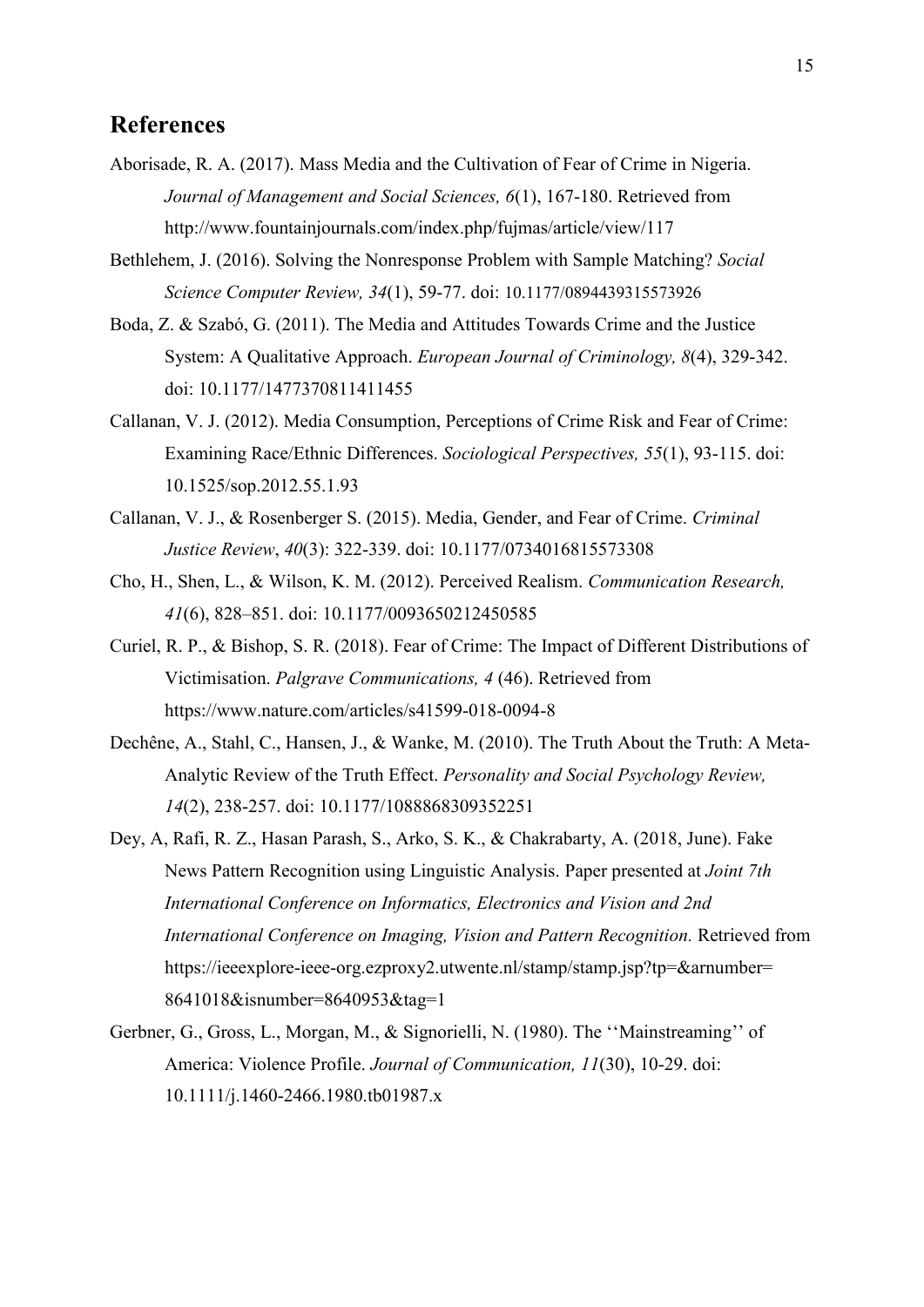- Grabe, M. E., & Drew, D. G. (2007). Crime Cultivation: Comparisons Across Media Genres and Channels. *Journal of Broadcasting & Electronic Media, 51*(1), 147-171. doi: 10.1080/08838150701308143
- Griffin, R. J., Dunwoody, S., & Neuwirth, K. (1999). Proposed Model of the Relationship of Risk Information Seeking and Processing to the Development of Preventive Behaviors. *Environmental Research, 80*(2), 230-245. doi: 10.1006/enrs.1998.3940
- Griffin, R.J., Neuwirth, K., Dunwoody, S., & Giese, J. (2004). Information Sufficiency and Risk Communication. *Media Psychology, 6*(1), 23-61. doi: 10.1207/s1532785xmep0601\_2
- Heath, L., & Gilbert, K. (1996). Mass Media and Fear of Crime: PROD. *The American Behavioral Scientist, 39*(4), 379-386. doi: 10.1177/0002764296039004003
- Jingyuan, J. S., & Smith, S. W. (2016). The Effects of Fear Appeal Message Repetition on Perceived Threat, Perceived Efficacy, and Behavioral Intention in the Extended Parallel Process Model, *Health Communication, 31*(3), 275-286, doi: 10.1080/10410236.2014.948145
- Koch, T., & Zerback, T. (2013). Helpful or harmful? How frequent repetition affects perceived statement credibility. *Journal of Communication, 63*(6), 993-1010. doi: 10.1111/jcom.12063
- Melde, C., Taylor, T. J., & Esbensen, F.-A. (2009). "I got your back": An examination of the protective function of gang membership in adolescence. *Criminology: An Interdisciplinary Journal, 47*(2), 565-594. doi: 10.1111/j.1745-9125.2009.00148.x
- Potter, W. J. (1988). Perceived Reality in Television Effects Research. *Journal of Broadcasting & Electronic Media, 32*(1), 23-41. doi: 10.1080/08838158809386682
- Renn, O., & Benighaus, C. (2013). Perception of Technological Risk: Insight from Research and Lessons for Risk Communication and Management. *Journal of Risk Research, 16*(3-4), 293-313, doi: 10.1080/13669877.2012.729522
- Romer, D., Jamieson, K. H., & Aday, S. (2003). Television News and the Cultivation of Fear of Crime. *Journal of Communication, 53*(1), 88-104. doi: 10.1111/j.1460- 2466.2003.tb03007.x
- Schwarzer, R., & Jerusalem, M. (1995). Generalized Self-Efficacy scale. In J. Weinman, S. Wright, & M. Johnston, Measures in health psychology: A user's portfolio. *Causal and control beliefs,* 35-37. Windsor, UK: NFER-NELSON.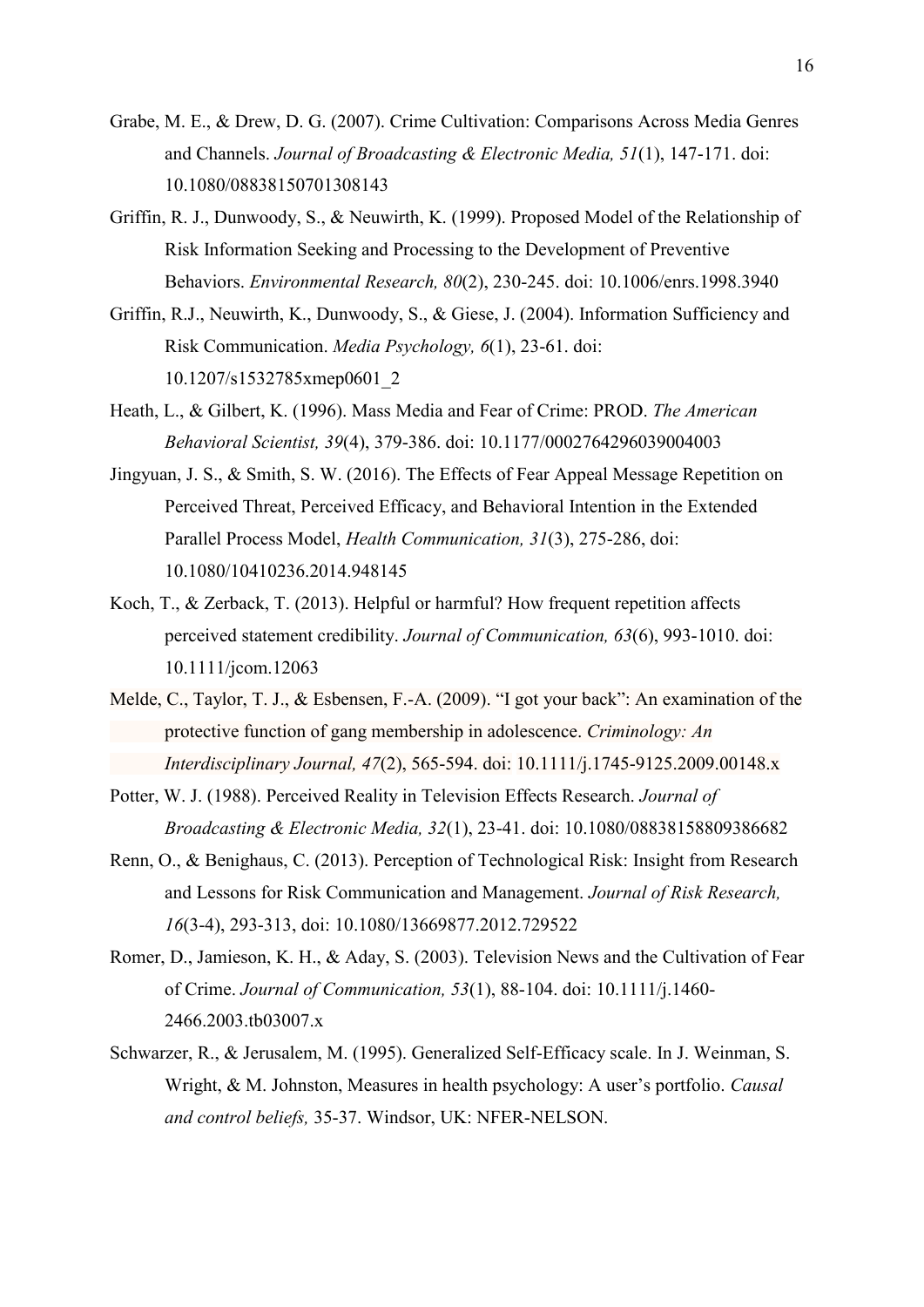- Witte K. (1994). Fear control and danger control: A test of the extended parallel process model (EPPM). *Communication Monographs, 61*(2), 113-134. doi: 10.1080/03637759409376328
- Yang, Z. J., McComas, K. A., Gay, G., Leonard, J. P., Dannenberg, A. J., & Dillon, H. (2011). Information Seeking Related to Clinical Trial Enrollment. *Communication Research, 38*(6), 856-882. doi: 10.1177/0093650210380411
- Yang, Z. J., Aloe, A. M., & Feeley, T. H. (2014). Risk Information Seeking and Processing Model: A Meta-Analysis. *Journal of Communication, 64*(1), 20-41. doi: 10.1111/jcom.12071
- Zhang, X., & Ghorbani, A. A. (2019). An Overview of Online Fake News: Characterization, Detection, and Discussion. *Information Processing and Management.* Advance online publication. doi: 10.1016/j.ipm.2019.03.004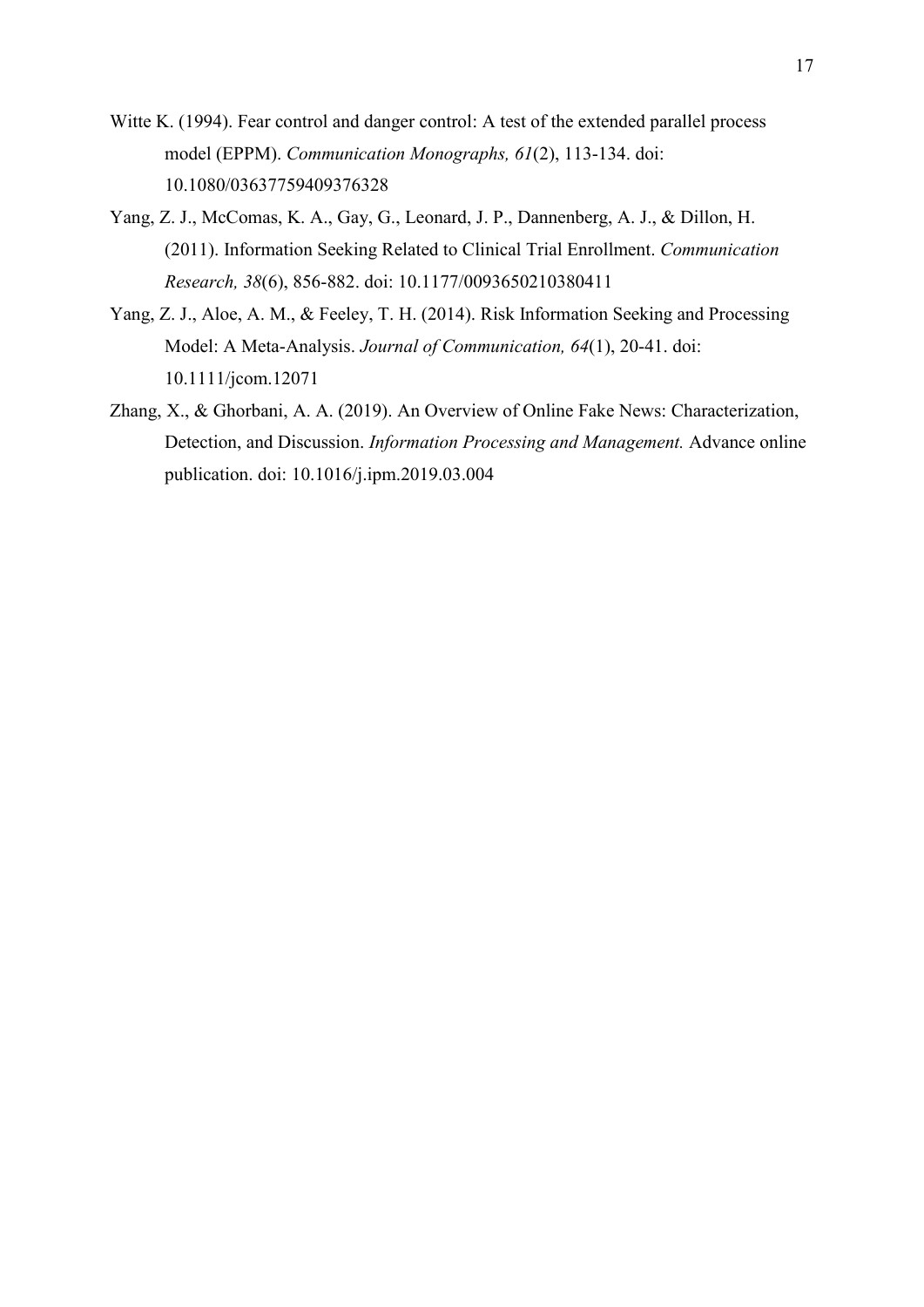## **Appendix A**

### **Informed consent**

Thank you for participating in this study!

This study is about the perception of crime. You will read a media message about a robbery on the next page. Try to read it carefully. After reading the news message, you will receive some questions that I would like you to answer. When answering the questions, there is no right or wrong. Do not think about the answers too much, but rather choose the first thing that comes to mind. Your answers will be treated confidential, and data will be used only in combination with the answers of all participants.

The participation is fully voluntary, which means that you can withdraw from the study any time.

There are no probable consequences of you taking part in this study. The data and results of the study will only be published anonymously and confidentially to third parties. If you still have any questions left, you can write an email to: l.h.hendriks@student.utwente.nl

I have read the informed consent and agree to what I read. I declare in a manner obvious to me, to be informed about the nature, method and target of the investigation.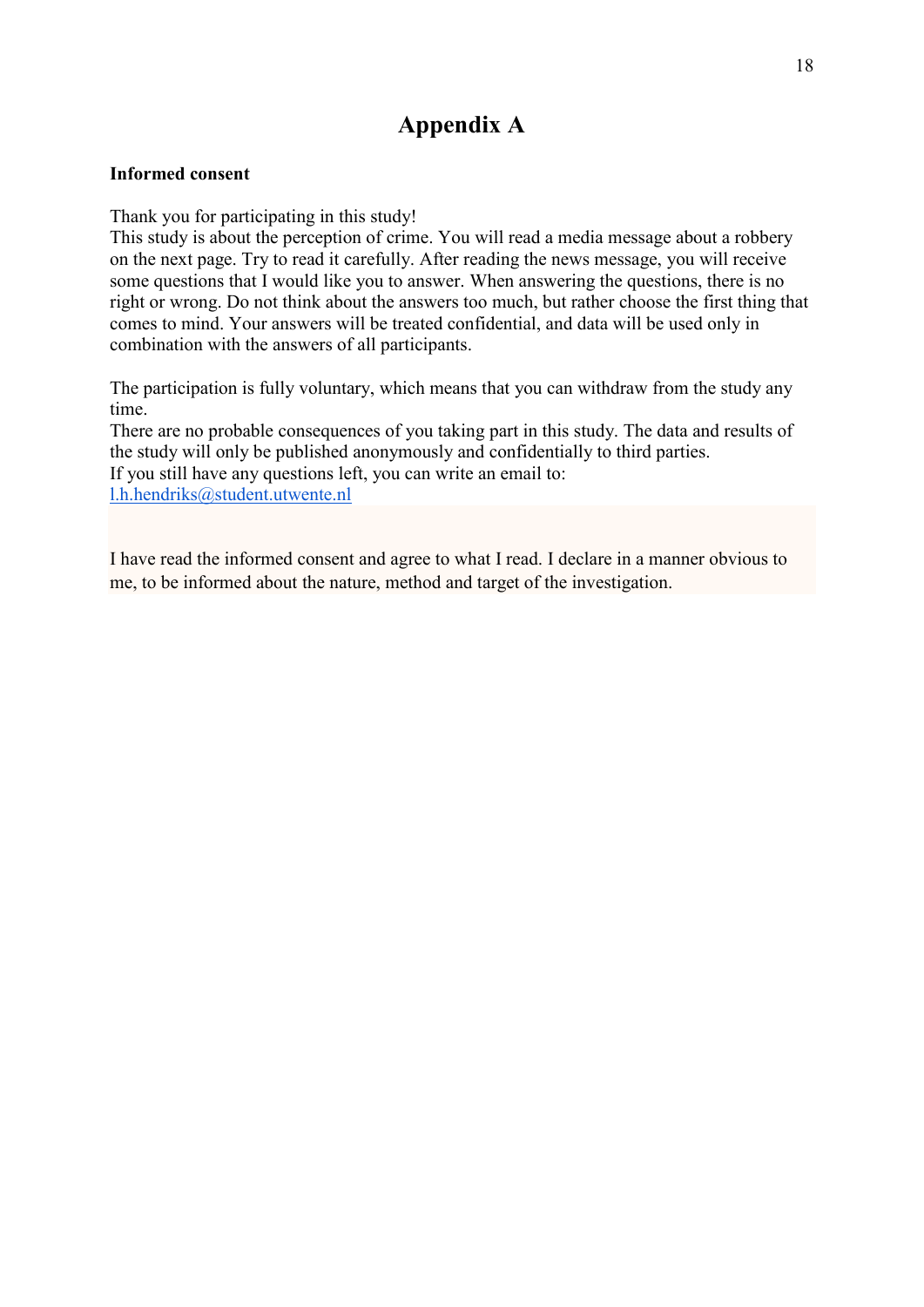## **Appendix B**

## **Experimental Condition: Fake News**

**Man arrested for robbing jewelry.** 



Last night a person was trying to rob a jewelry store. It is not clear how much jewelry the man stole from the store.

Someone said the person looked shaggy and seemed like he was trying to find the perfect way to get into the jewelry store without being seen by anybody.

The police is looking for witnesses. The suspect is a white male and he wore a black jacket and a balaclava like the one in the picture.

Hopefully this man will get a long sentence in jail.

### **Control Condition: Real News**

## **Hamilton police are asking for the public's help to identify a suspect in an alleged break and enter at a local jewelry store.**

By [Laura Hampshire](https://globalnews.ca/author/laura-hampshire/) News Anchor Global News



Rhode Island - Police say the alleged incident happened overnight at Westdale Jewellers on Newton Avenue on Dec. 7 when a man attempted to gain entry by kicking out a window.

However, police say the suspect was scared off by staff, who were already at the business.

The suspect is described as a white man with a medium build who stands six feet tall.

According to police, he was wearing black shoes, light-coloured pants, a jacket with "BUD" on the back (possibly a Budweiser beer jacket) and a mask covering his face at the time of the alleged incident. Police say he was also wearing a backpack on the front of his body.

Investigators are asking the public to contact Det. Const. Ryan Komadowski at 905-546-8938 with any information that could help identify the suspect.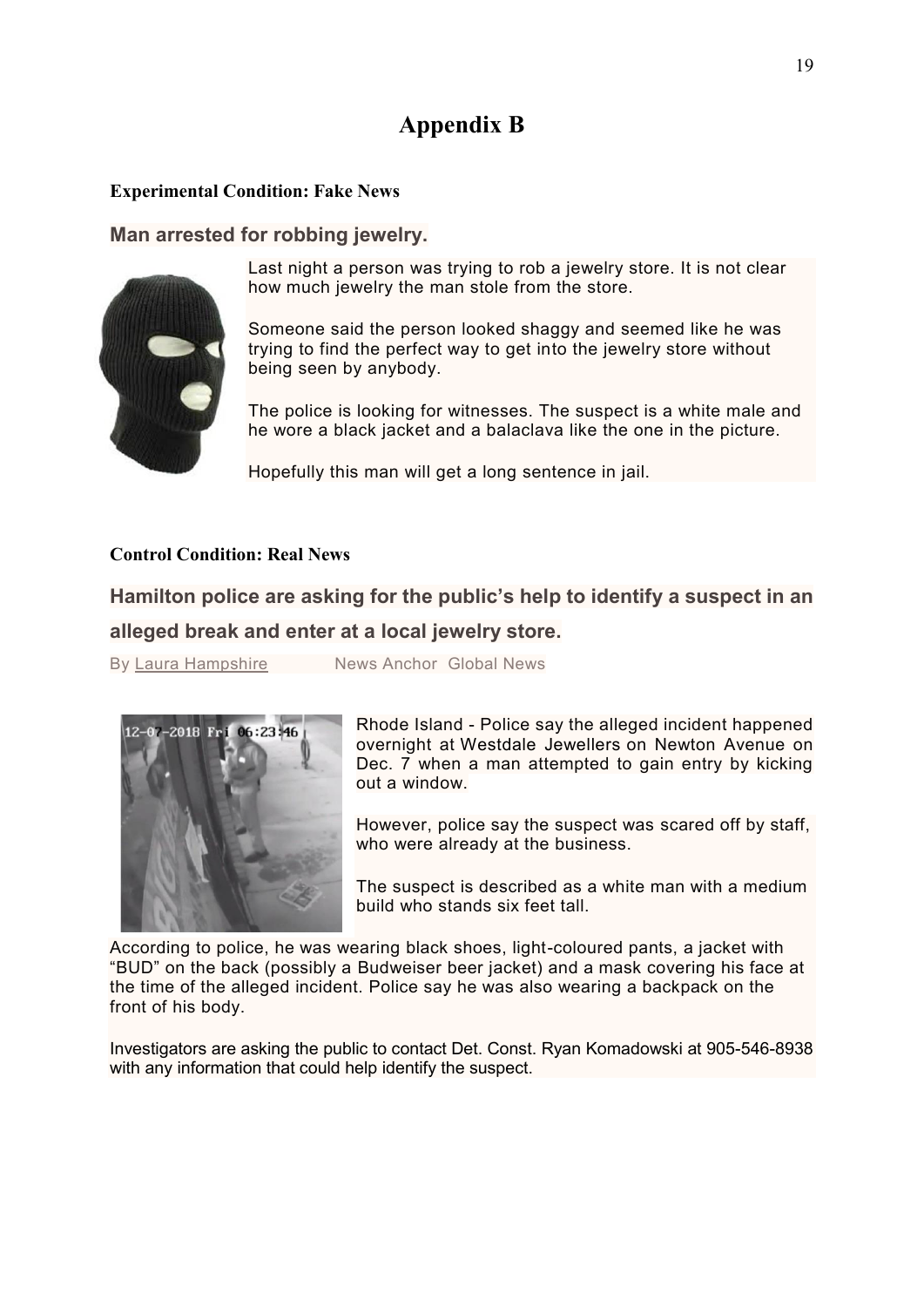First, a few general questions are asked about your demographics:

What is your age?

What is your sex?

- Male
- Female
- Other

What is your Nationality?

- Dutch
- German
- Other, namely ...

### **Items about Information Sufficiency (Griffin, Neuwirth, Dunwoody, & Giese, 2004)**

Now, two questions are asked about your knowledge of this risk.

- 1. Please use a scale from zero to 100, where zero means knowing nothing and 100 means knowing everything you could possibly know about this topic. Using this scale, how much do you think you currently know about the risk from robbery?
- 2. Please use a scale from zero to 100, where zero means knowing nothing and 100 means knowing everything you could possibly know about this topic. Using this scale, how much knowledge would you need to deal adequately with the possible risk from robbery in your own life?

### **Items about Self-Efficacy (Schwarzer & Jerusalem, 1995)**

- 3. I can always manage to solve difficult problems if I try hard enough.
- 4. If someone opposes me, I can find the means and ways to get what I want.
- 5. It is easy for me to stick to my aims and accomplish my goals.
- 6. I am confident that I could deal efficiently with unexpected events.
- 7. Thanks to my resourcefulness, I know how to handle unforeseen situations.
- 8. I can solve most problems if I invest the necessary effort.
- 9. I can remain calm when facing difficulties because I can rely on my coping abilities.
- 10. When I am confronted with a problem, I can usually find several solutions.
- 11. If I am in trouble, I can usually think of a solution.
- 12. I can usually handle whatever comes my way.

The items are measured with a Likert-scale ranging from "1=not at all true" to "4=exactly true".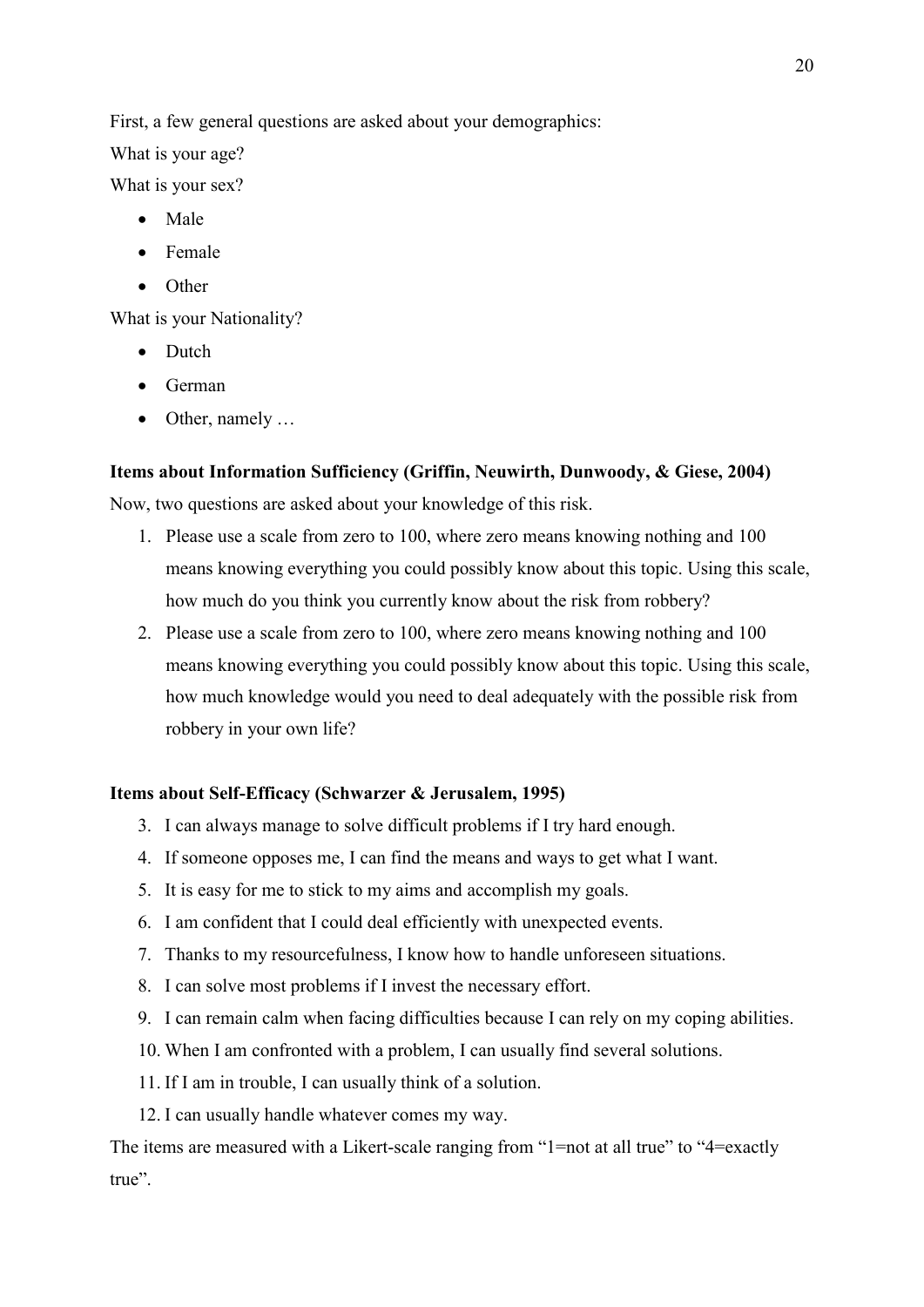#### **Items about Perceived Realism (Cho, Shen, & Wilson, 2012)**

- 13. The news message showed something that could possibly happen in real life.
- 14. The event in the news message portrayed possible real-life situations.
- 15. The story in the news message could actually happen in real life.
- 16. Never in real life would what was shown in the news message happen.
- 17. Real people would not do the things shown in the news message.
- 18. Not many people are likely to experience the event portrayed in the news message.
- 19. The news message portrayed an event that happens to a lot of people.

20. What happened to the people in the news message is what happens to people in real world.

- 21. The news message was based on facts.
- 22. The news message showed something that had really happened.
- 23. What was shown in the news message had actually happened.
- 24. The news message showed a coherent story.
- 25. The story portrayed in the news message was consistent.
- 26. Parts of the news message were contradicting each other.
- 27. The story portrayed in the news message made sense.
- 28. The event in the news message had a logical flow.
- 29. The visual elements of the news message were realistic.
- 30. The acting in the news message was realistic.
- 31. The scenes in the news message were realistic.

32. I felt that the overall production elements of the news message were realistic.

The items are measured with a Likert scale ranging from "1= strongly disagree" to "5=strongly agree".